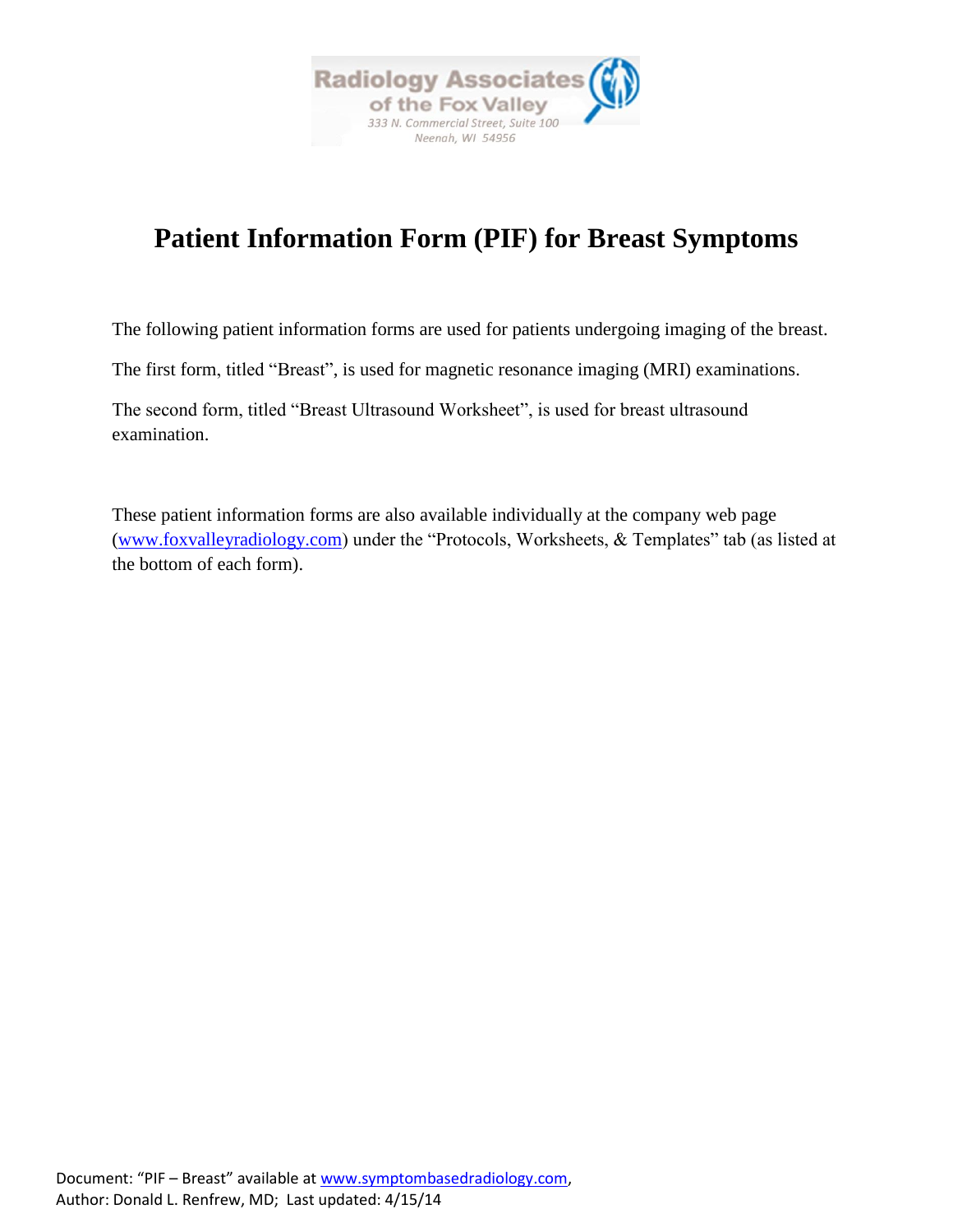| Patient Name:     | Previous exam:                | (c) $2014$<br>Radiology Associates   |
|-------------------|-------------------------------|--------------------------------------|
| Date of birth:    | YES NO<br>Patient pregnant:   | of the Fox Valley                    |
| Medical Record #: | Patient breastfeeding: YES NO | 333 N. Commercial Street, Neenah, WI |

## Breast

Please mark the location of any pain:



If this is not a screening study, how long have you had your symptoms?

Have you had prior breast surgery (including implants)? If so, please tell us the approximate date(s) and procedure(s):

| Please put a check if you have or have had any of the following: |                                       |  |  |
|------------------------------------------------------------------|---------------------------------------|--|--|
|                                                                  | Breast pain.                          |  |  |
|                                                                  | Breast lump or lumps. Where?          |  |  |
|                                                                  | Breast cysts.                         |  |  |
|                                                                  | Nipple discharge. If yes, what color? |  |  |
|                                                                  | Axillary (armpit) lumps.              |  |  |
|                                                                  | Family history of breast cancer.      |  |  |
|                                                                  | Family history of ovarian cancer.     |  |  |
|                                                                  |                                       |  |  |

Are you still having your period? YES NO If no, what year did they stop? \_\_\_\_\_\_\_\_

Have you ever been diagnosed with cancer? YES NO

If yes, what type?  $\frac{1}{\sqrt{1-\frac{1}{2}}}\$ 

#### **FOR TECHNOLOGIST USE ONLY (Fluoro time: \_\_\_\_ sec)**

| Call result?                       |        | No Yes   If "Yes", provider name/number:           |  |  |
|------------------------------------|--------|----------------------------------------------------|--|--|
| Known follow-up appointment?       |        | No Yes   If "Yes" indicate date/time and provider: |  |  |
| For CT and MR studies              |        |                                                    |  |  |
| Was IV contrast injected?          |        | No Yes If "Yes":<br>mL of<br>(contrast type)       |  |  |
| Hydration protocol?                |        | No Yes   If "Yes", provide details:                |  |  |
| Patient premedicated for contrast? |        | No Yes   If "Yes", provide details:                |  |  |
| Abnormal response to contrast?     | No Yes | If "Yes", provide details:                         |  |  |